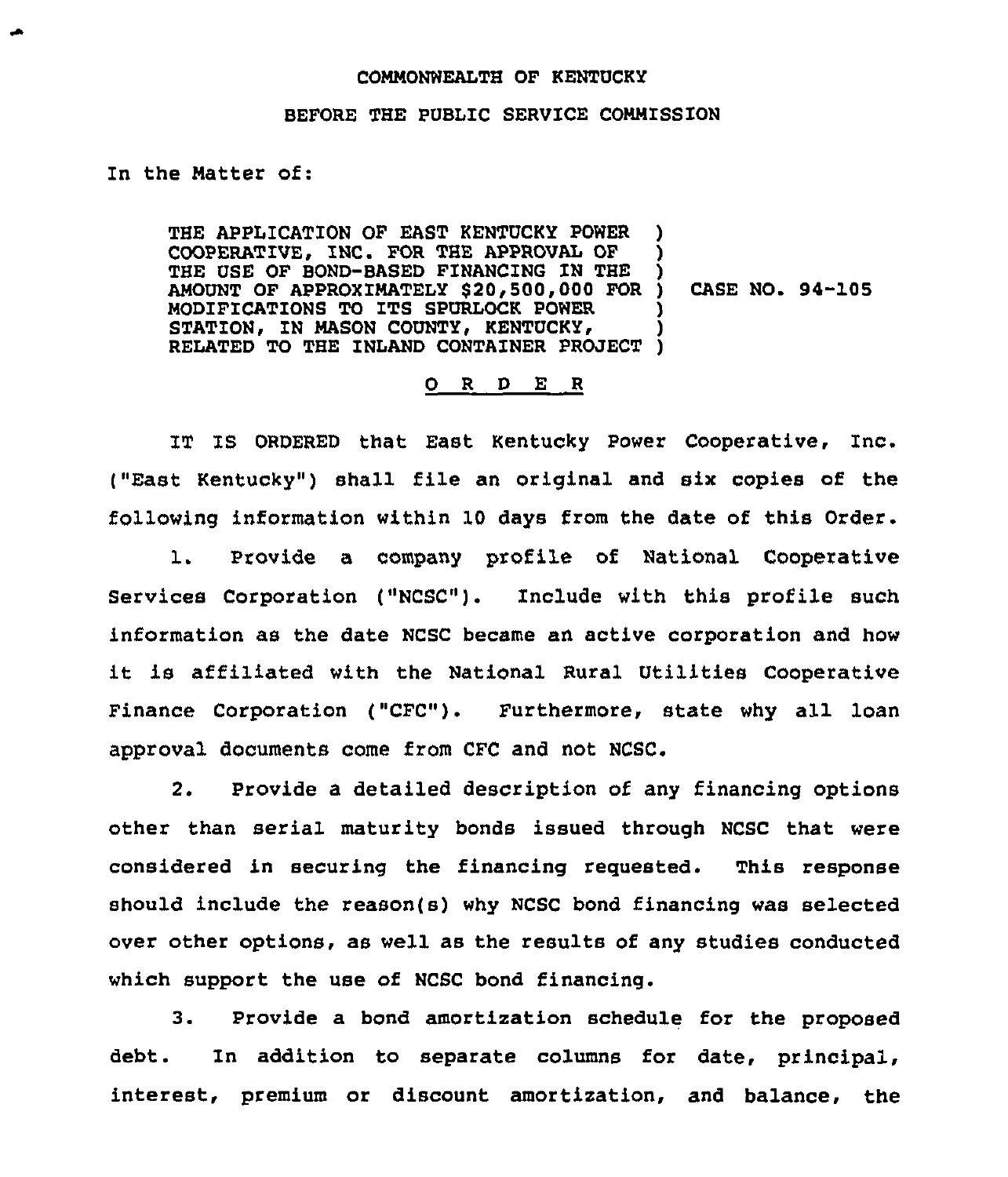schedule should separately show the annual cost of servicing the bonds. Include with this schedule all workpapers, assumptions and other documentation used in creating the schedule.

4. Refer to Exhibit F of the application. The board approved a \$12.5 million CFC-quaranteed NCSC bond issue. The balance of the financing needs (\$<sup>5</sup> million <sup>+</sup> \$<sup>5</sup> million} was to come from CFC loans. Provide any board resolution showing that the board approved \$20.5 million in serial bond financing. Additionally, clarify the discrepancy between the board resolution approving \$22.5 million and East Kentucky's request for Commission approval of \$20.5 million.

5. Provide the journal entries East Kentucky will make to record the following:

a. The initial issuance of the bonds.

b. The payment of the interest, the amortization of any discount or premium, and the retirement of bonds based on the amortization schedule provided in East Kentucky's response to Item No. 3 above.

6. State whether East Kentucky plans to record any discount or premium resulting from the bond issuance under the straightline, bonds outstanding, or effective interest methods.

7. Explain whether or not East Kentucky will be able to meet its increased debt service requirements with the revenues generated by its existing rates.

8. Exhibit G, page 1 of 1 of East Kentucky's application includes a reference to <sup>a</sup> Type II lien accommodation from the Rural

 $-2-$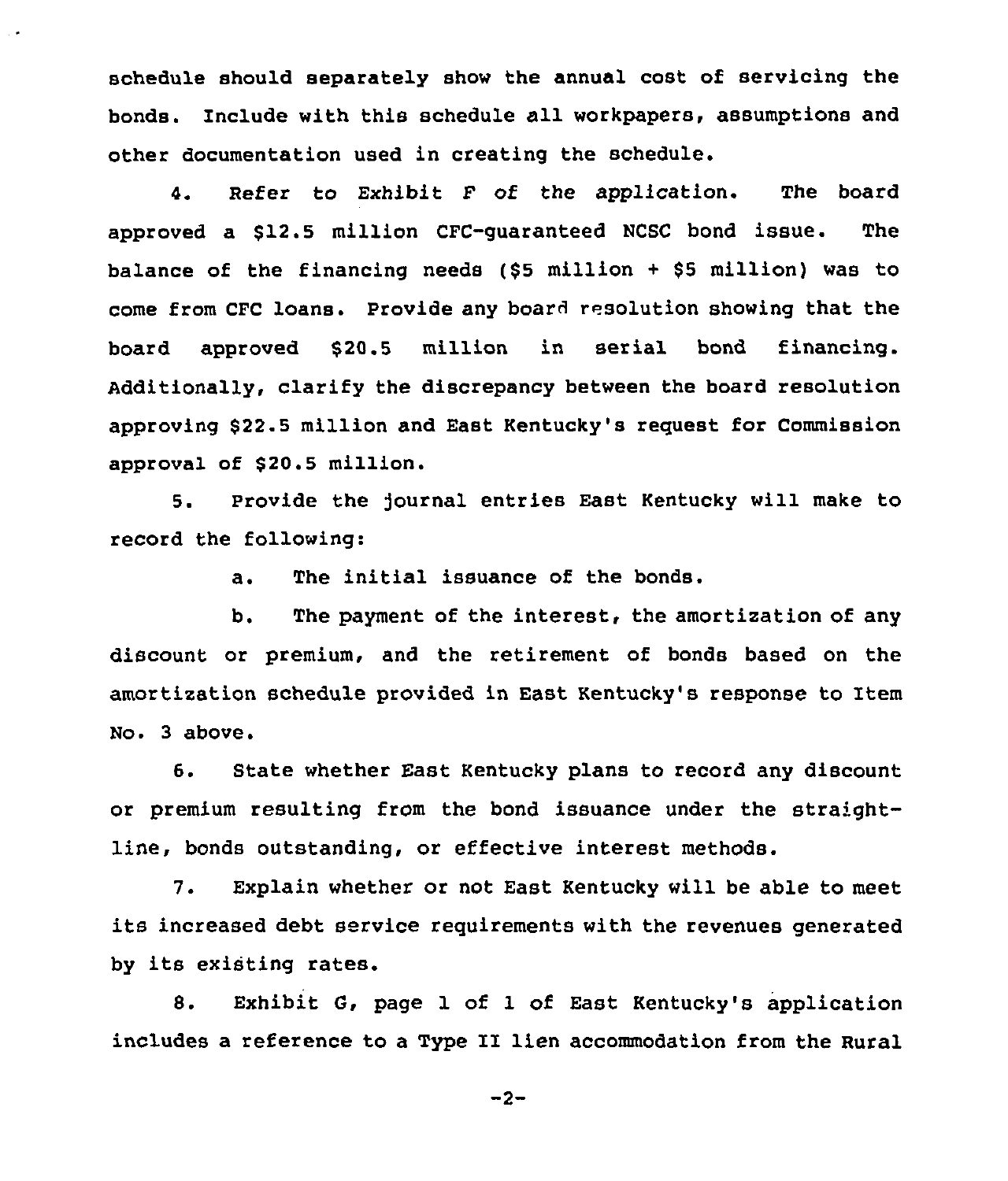Electrification Administration ("REA"). Indicate where in the application there is documentation of this accommodation. If the documentation was not included in the application, provide a copy of the document(s) received from REA wherein the lien accommodation was granted.

9. In Case No.  $90-197$ .<sup>1</sup> the Commission authorized East Kentucky to construct steam facilities estimated to cost \$10 million. East Kentucky is now reguesting authority to finance \$ 20.5 million for reimbursement of steam facilities constructed.

a. Provide a detailed schedule showing the steam facilities proposed in Case No. 90-197 and the then estimated cost of each facility.

b. Provide a detailed schedule showing the steam facilities actually constructed and the cost of each facility.

c. Provide <sup>a</sup> detailed explanation for each facility whose actual construction cost exceeded the estimated cost in Case No. 90-197.

10. Provide an executed copy of the project service agreements entered into by East Kentucky relative to the Inland Container project.

11. Beginning with the commencement date, provide the monthly facilities charges billed to Inland Container Corporation. Show the initial calculation of the charge and the computation of any adjustments.

ı The Application of East Kentucky Power Cooperative for a Certificate of Public Convenience and Necessity to Construct Certain Steam Service Facilities in Mason County, Kentucky.